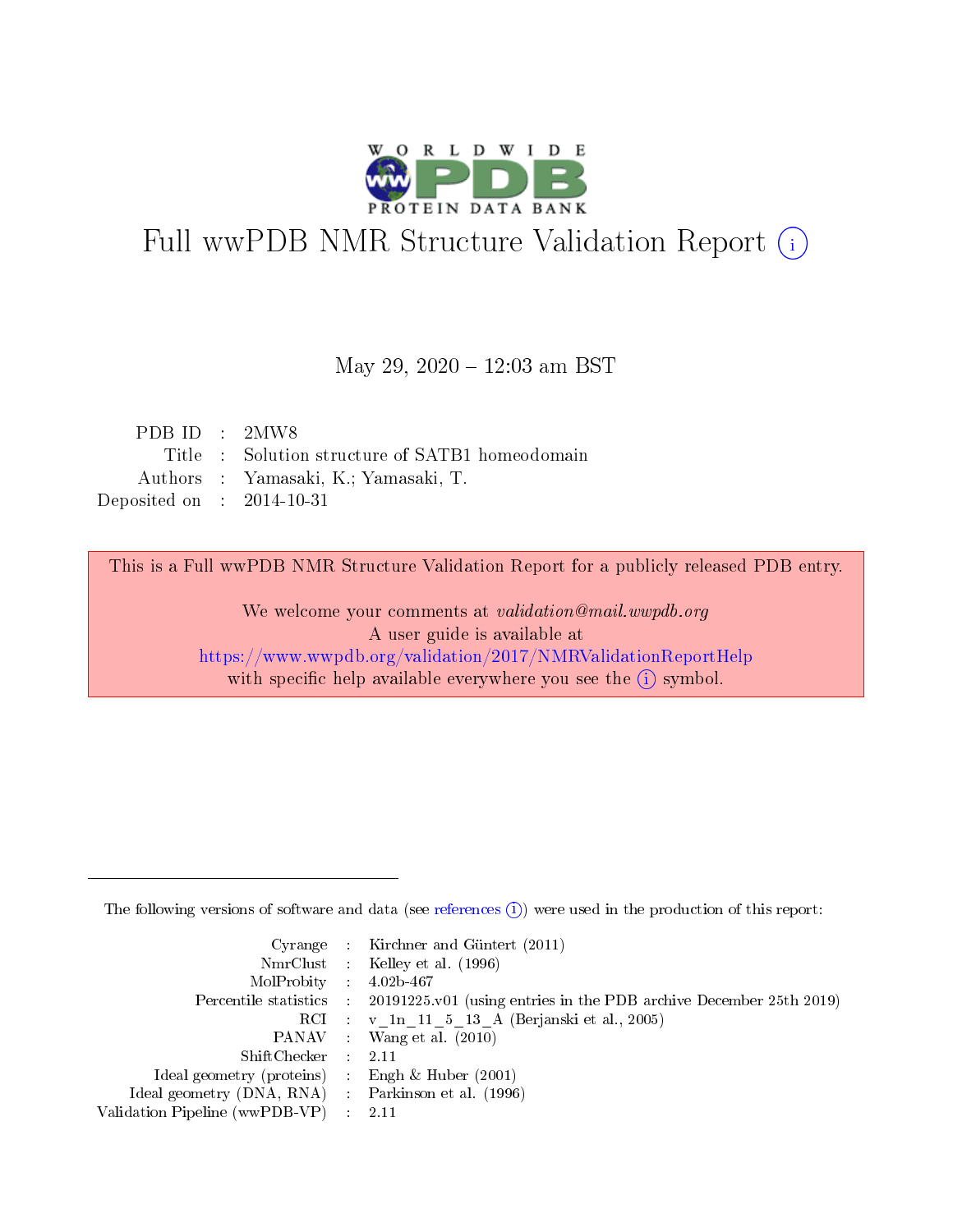# 1 [O](https://www.wwpdb.org/validation/2017/NMRValidationReportHelp#overall_quality)verall quality at a glance  $(i)$

The following experimental techniques were used to determine the structure: SOLUTION NMR

The overall completeness of chemical shifts assignment is 19%.

Percentile scores (ranging between 0-100) for global validation metrics of the entry are shown in the following graphic. The table shows the number of entries on which the scores are based.



| <b>NIETRE</b>         | (# $\rm{Entries}$ ) | $(\#Entries)$ |
|-----------------------|---------------------|---------------|
| Clashscore            | 158937              | 12864         |
| Ramachandran outliers | 154571              | 11451         |
| Sidechain outliers    | 154315              | 11428         |

The table below summarises the geometric issues observed across the polymeric chains and their fit to the experimental data. The red, orange, yellow and green segments indicate the fraction of residues that contain outliers for  $>=3, 2, 1$  and 0 types of geometric quality criteria. A cyan segment indicates the fraction of residues that are not part of the well-defined cores, and a grey segment represents the fraction of residues that are not modelled. The numeric value for each fraction is indicated below the corresponding segment, with a dot representing fractions  $\epsilon = 5\%$ 

| Mol | ${\bf Chain}$ | Length   |     | Quality of chain |     |    |  |
|-----|---------------|----------|-----|------------------|-----|----|--|
|     |               | $\sim$ 1 |     |                  |     |    |  |
|     |               |          | 58% | 8%               | 28% | 6% |  |

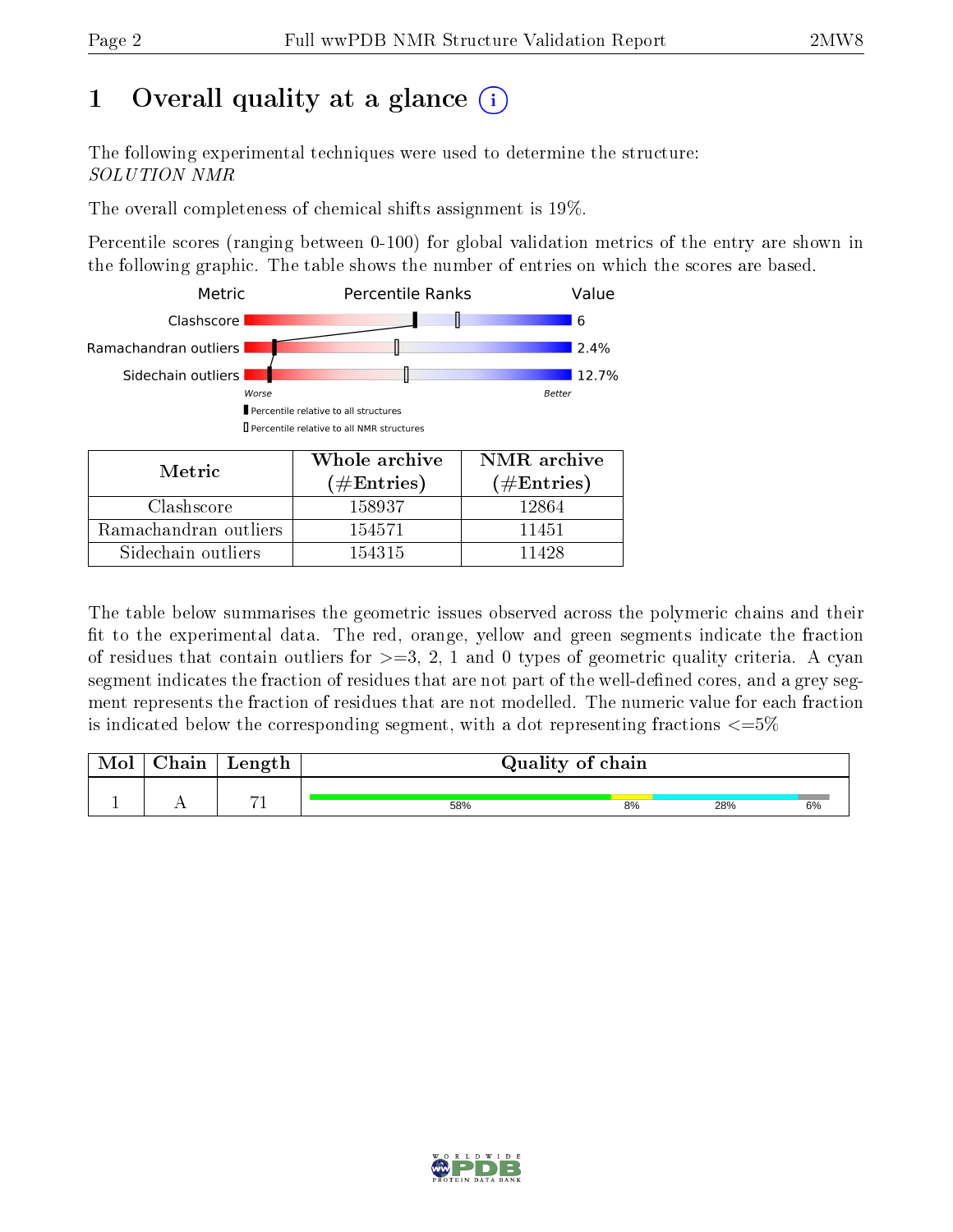# 2 Ensemble composition and analysis  $(i)$

This entry contains 20 models. Model 7 is the overall representative, medoid model (most similar to other models). The authors have identified model 1 as representative, based on the following criterion: lowest energy.

The following residues are included in the computation of the global validation metrics.

| Well-defined (core) protein residues                    |                                    |      |  |  |  |
|---------------------------------------------------------|------------------------------------|------|--|--|--|
| . Well-defined core $\mid$ Residue range (total) $\mid$ | Backbone RMSD $(A)$   Medoid model |      |  |  |  |
|                                                         | $A:651-A:697(47)$                  | 0.33 |  |  |  |

Ill-defined regions of proteins are excluded from the global statistics.

Ligands and non-protein polymers are included in the analysis.

The models can be grouped into 3 clusters. No single-model clusters were found.

| Cluster number | Models                                |
|----------------|---------------------------------------|
|                | 1, 3, 5, 7, 9, 12, 14, 15, 16, 19, 20 |
|                | 2, 4, 10, 11, 13, 17, 18              |
|                |                                       |

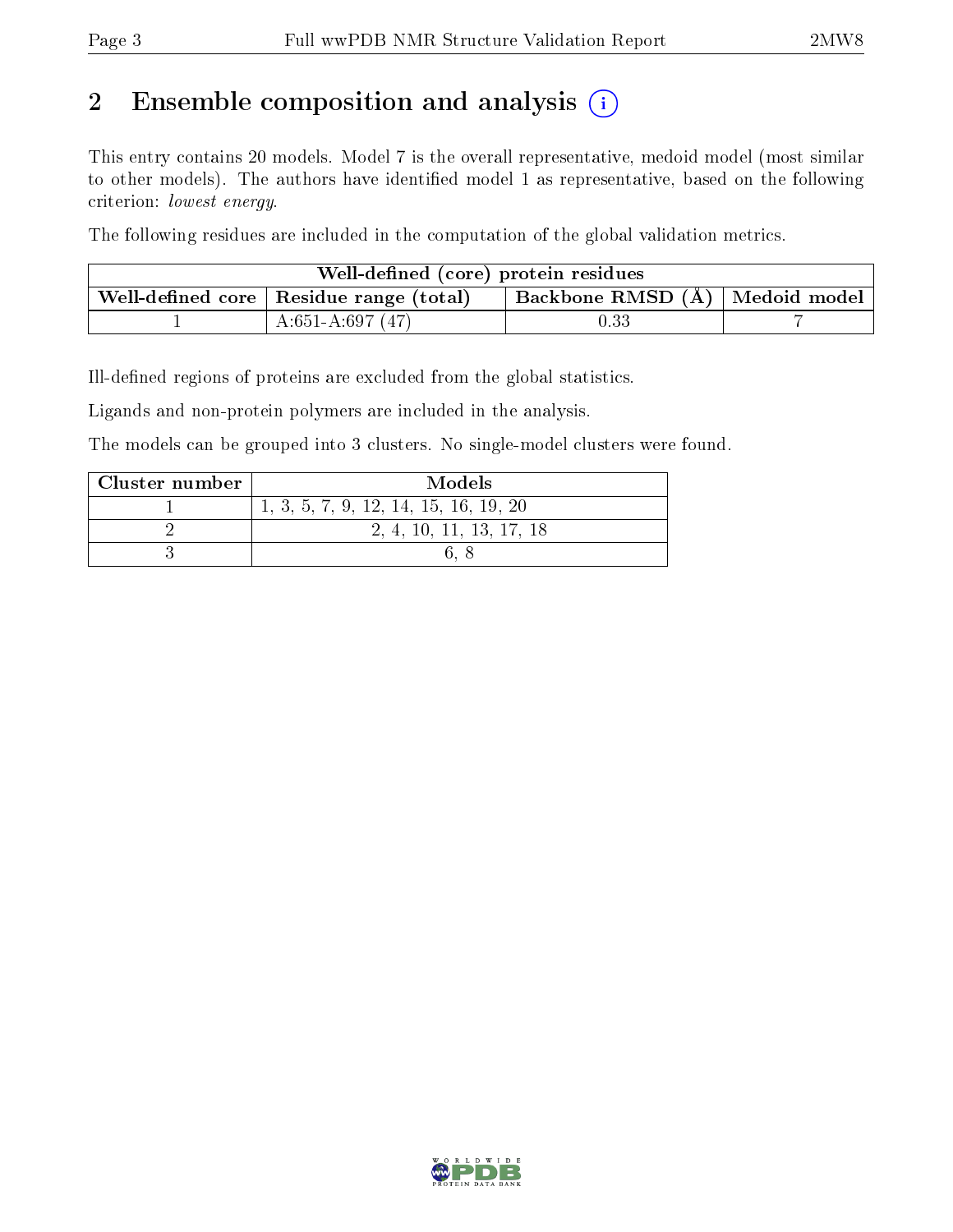# 3 Entry composition (i)

There is only 1 type of molecule in this entry. The entry contains 1139 atoms, of which 580 are hydrogens and 0 are deuteriums.

Molecule 1 is a protein called DNA-binding protein SATB1.

|  | Mol   Chain   Residues |                |     | Atoms |    |     | <b>Trace</b> |
|--|------------------------|----------------|-----|-------|----|-----|--------------|
|  |                        | $_{\rm Total}$ |     |       |    |     |              |
|  | 67                     | 1139           | 360 | 580   | 99 | 100 |              |

There are 4 discrepancies between the modelled and reference sequences:

| Chain |     | Residue   Modelled | Actual | Comment                     | Reference |
|-------|-----|--------------------|--------|-----------------------------|-----------|
|       | 637 | -GLY               |        | EXPRESSION TAG   UNP Q01826 |           |
|       | 638 | SER.               |        | EXPRESSION TAG   UNP Q01826 |           |
|       | 639 | HIS.               |        | EXPRESSION TAG   UNP Q01826 |           |
|       | 640 | MET                |        | EXPRESSION TAG   UNP Q01826 |           |

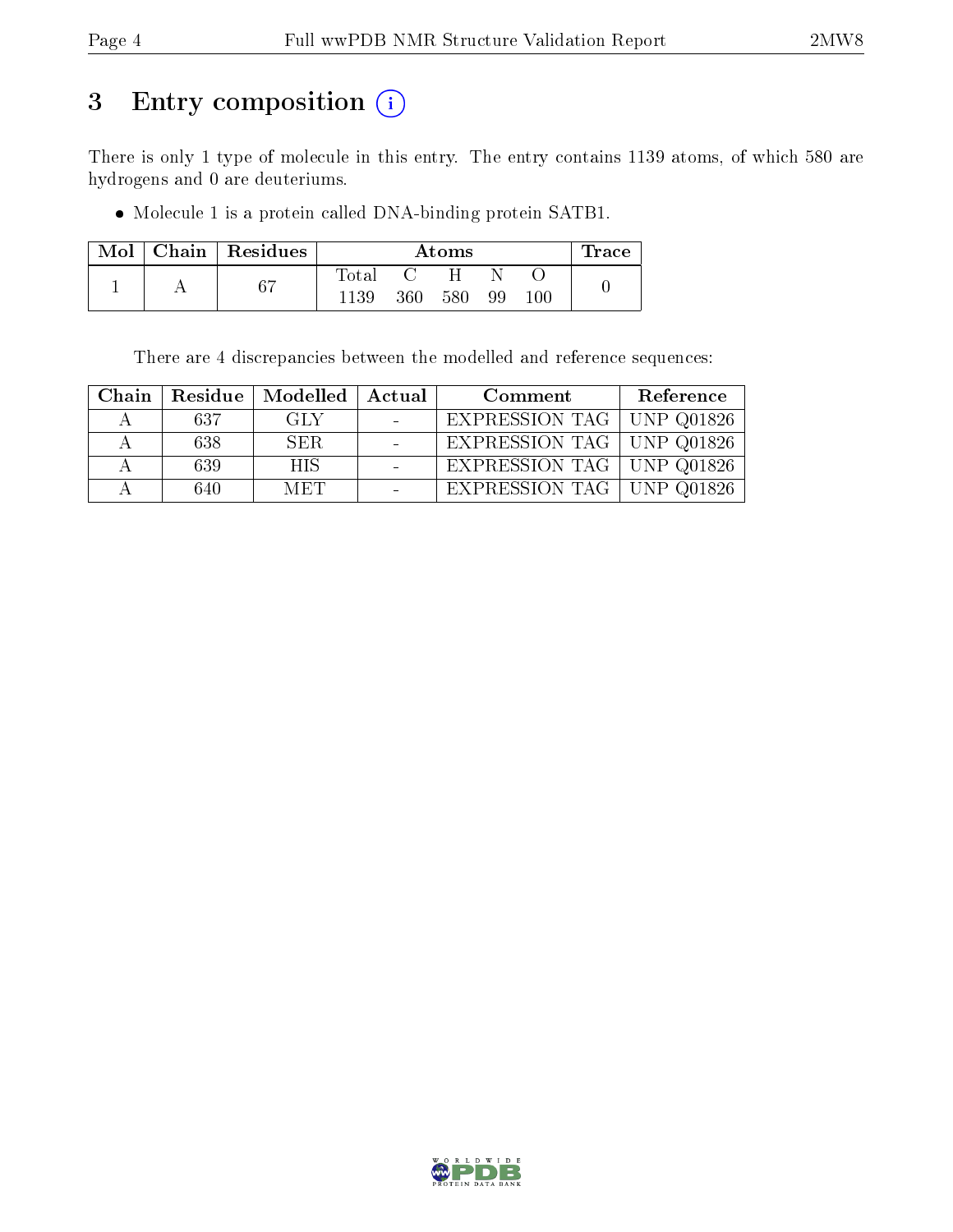# 4 Residue-property plots  $\binom{1}{1}$

# <span id="page-4-0"></span>4.1 Average score per residue in the NMR ensemble

These plots are provided for all protein, RNA and DNA chains in the entry. The first graphic is the same as shown in the summary in section 1 of this report. The second graphic shows the sequence where residues are colour-coded according to the number of geometric quality criteria for which they contain at least one outlier: green  $= 0$ , yellow  $= 1$ , orange  $= 2$  and red  $= 3$  or more. Stretches of 2 or more consecutive residues without any outliers are shown as green connectors. Residues which are classified as ill-defined in the NMR ensemble, are shown in cyan with an underline colour-coded according to the previous scheme. Residues which were present in the experimental sample, but not modelled in the final structure are shown in grey.

• Molecule 1: DNA-binding protein SATB1



# 4.2 Scores per residue for each member of the ensemble

Colouring as in section [4.1](#page-4-0) above.

# 4.2.1 Score per residue for model 1

• Molecule 1: DNA-binding protein SATB1



# 4.2.2 Score per residue for model 2



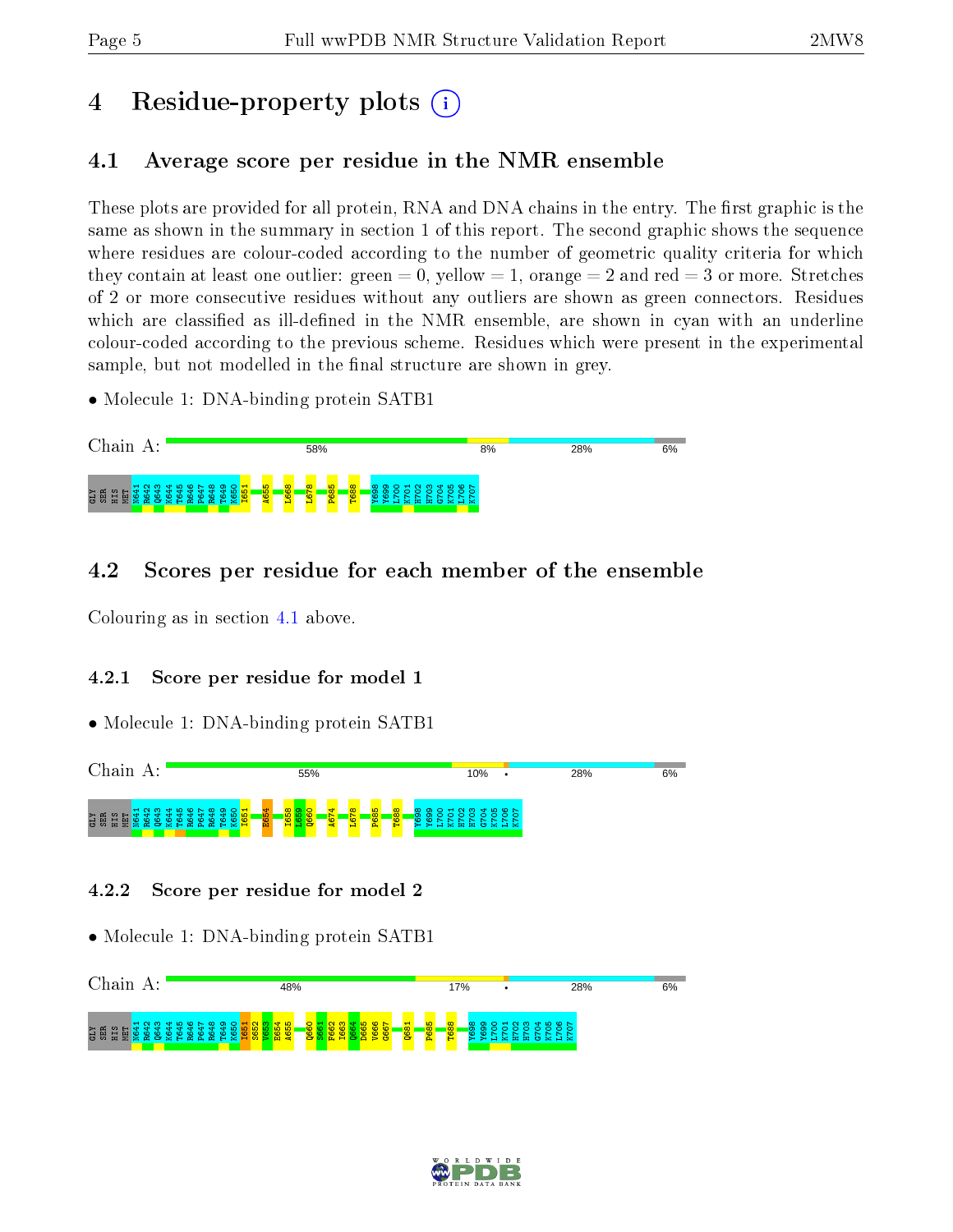#### 4.2.3 Score per residue for model 3

• Molecule 1: DNA-binding protein SATB1



#### 4.2.4 Score per residue for model 4

• Molecule 1: DNA-binding protein SATB1



# 4.2.5 Score per residue for model 5

• Molecule 1: DNA-binding protein SATB1

| $\gamma$ hain.                                                                                                                                | 54%                                                                                                                                        | 11%                                                                                                                                                   | 28% |
|-----------------------------------------------------------------------------------------------------------------------------------------------|--------------------------------------------------------------------------------------------------------------------------------------------|-------------------------------------------------------------------------------------------------------------------------------------------------------|-----|
| Д                                                                                                                                             |                                                                                                                                            | $\bullet$                                                                                                                                             | 6%  |
| $\sim$<br>െറ<br>÷<br>w<br>e.<br><b>SES</b><br>$-$<br>. ett<br>ഹ<br>$\sim$<br>m<br>회불품<br>岳<br>vo.<br><b>OXH</b><br>$\alpha$ $\mapsto$<br>- 53 | $\infty$<br>$\overline{\mathbf{c}}$<br>≂<br>8 <sup>o</sup><br>$\frac{8}{3}$<br>$8^{\circ}$<br>$\overline{ }$<br><b>to</b><br>Pa.<br>-<br>н | $\circ$<br>$N$ $\omega$ $\alpha$ $\mu$<br>ю<br>$\blacksquare$<br>$\circ$<br>മ ത<br>$\infty$<br>$\infty$<br>∘<br>m<br>×<br><b>C5</b><br>×<br>. .<br>×. |     |

# 4.2.6 Score per residue for model 6

• Molecule 1: DNA-binding protein SATB1

| $^\circ$ hain.                                        | 42%                                                                                     | 24%                                                     | 28%                                                                                                                                                    | 6% |
|-------------------------------------------------------|-----------------------------------------------------------------------------------------|---------------------------------------------------------|--------------------------------------------------------------------------------------------------------------------------------------------------------|----|
| <b>GER</b><br>့က<br>ᆔ<br>тm<br>회원<br>軍<br>്<br>ട<br>⊢ | $\sim$<br>$\frac{1}{100}$<br>E65<br>$8 -$<br><b>SS</b><br>- 11<br><b>IQ</b><br>ōД<br>P4 | o<br>$\overline{}$<br>െ<br>œ<br><b>M</b><br>o<br>н<br>× | <b>NMTL00L</b><br>$\infty$<br>$\circ$<br>െ<br>-<br>ക<br>ெ<br>⌒<br>$\circ$<br>$\circ$<br>$\sim$<br>$\sim$<br>$\sim$<br>$\sim$<br>-<br>65<br>×<br>$\sim$ |    |

# 4.2.7 Score per residue for model 7 (medoid)



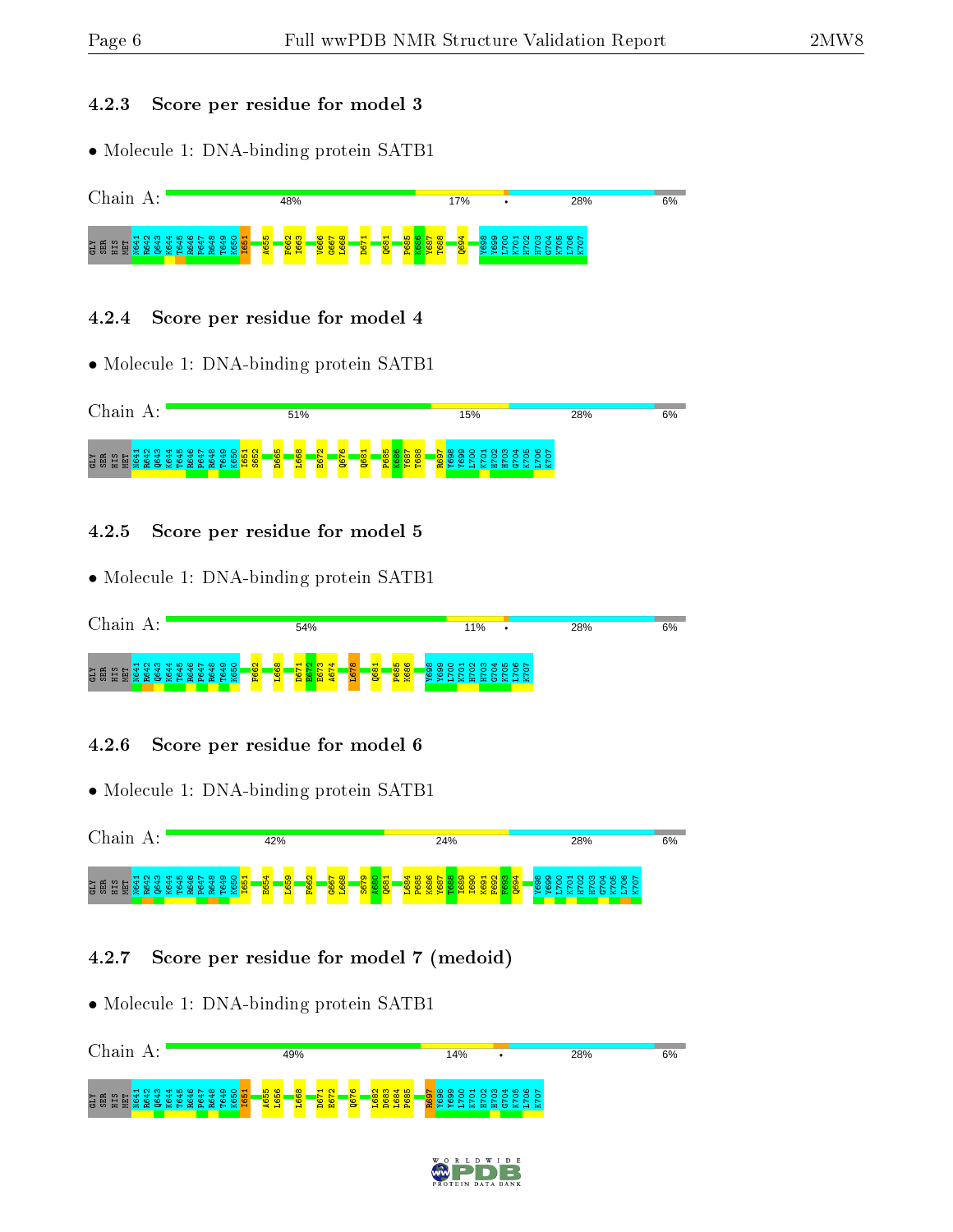#### 4.2.8 Score per residue for model 8

• Molecule 1: DNA-binding protein SATB1



### 4.2.9 Score per residue for model 9

• Molecule 1: DNA-binding protein SATB1



# 4.2.10 Score per residue for model 10

• Molecule 1: DNA-binding protein SATB1

| $\gamma$ hain $\alpha$                                                                                                              | 51%                                                                         |                                                                                                                                              | 15%                                                                                                                       | 28%                                                                                                                    | 6% |
|-------------------------------------------------------------------------------------------------------------------------------------|-----------------------------------------------------------------------------|----------------------------------------------------------------------------------------------------------------------------------------------|---------------------------------------------------------------------------------------------------------------------------|------------------------------------------------------------------------------------------------------------------------|----|
| $\sim$<br>െ<br>$\sim$<br>הו<br>∞<br>≂<br><b>CHI</b><br><b>GEBBBB</b><br>ue Hi<br>ഥ<br>÷<br>ᆊ<br>. HI<br>÷<br><b>OXH</b><br>œ<br>-52 | m<br>668<br>S.<br><b>O</b><br><b>A65</b><br><b>品</b><br><b>io</b><br>œ<br>− | <b>CO</b><br>G<br><b>CO</b><br>$\infty$ $\infty$<br>$\mathbf{\alpha}$<br>$8^{\circ}$<br>$\frac{8}{3}$<br>8 <sup>o</sup><br>Ā<br>⊵<br>းက<br>⊣ | $\mathbf{\alpha}$<br>$\mathbf{H}$<br><b>NM</b><br>$\omega$ $\omega$ $\Omega$<br><b>S</b><br>$\circ$<br>∍<br>'N<br>m<br>b. | $\begin{array}{c} 4 & 0 & 0 \\ 0 & 0 & 0 \end{array}$<br>$\sim$<br>$\circ$<br>⌒<br>$\circ$<br>- 52<br>$\sim$ $-$<br>65 |    |

# 4.2.11 Score per residue for model 11

• Molecule 1: DNA-binding protein SATB1



# 4.2.12 Score per residue for model 12



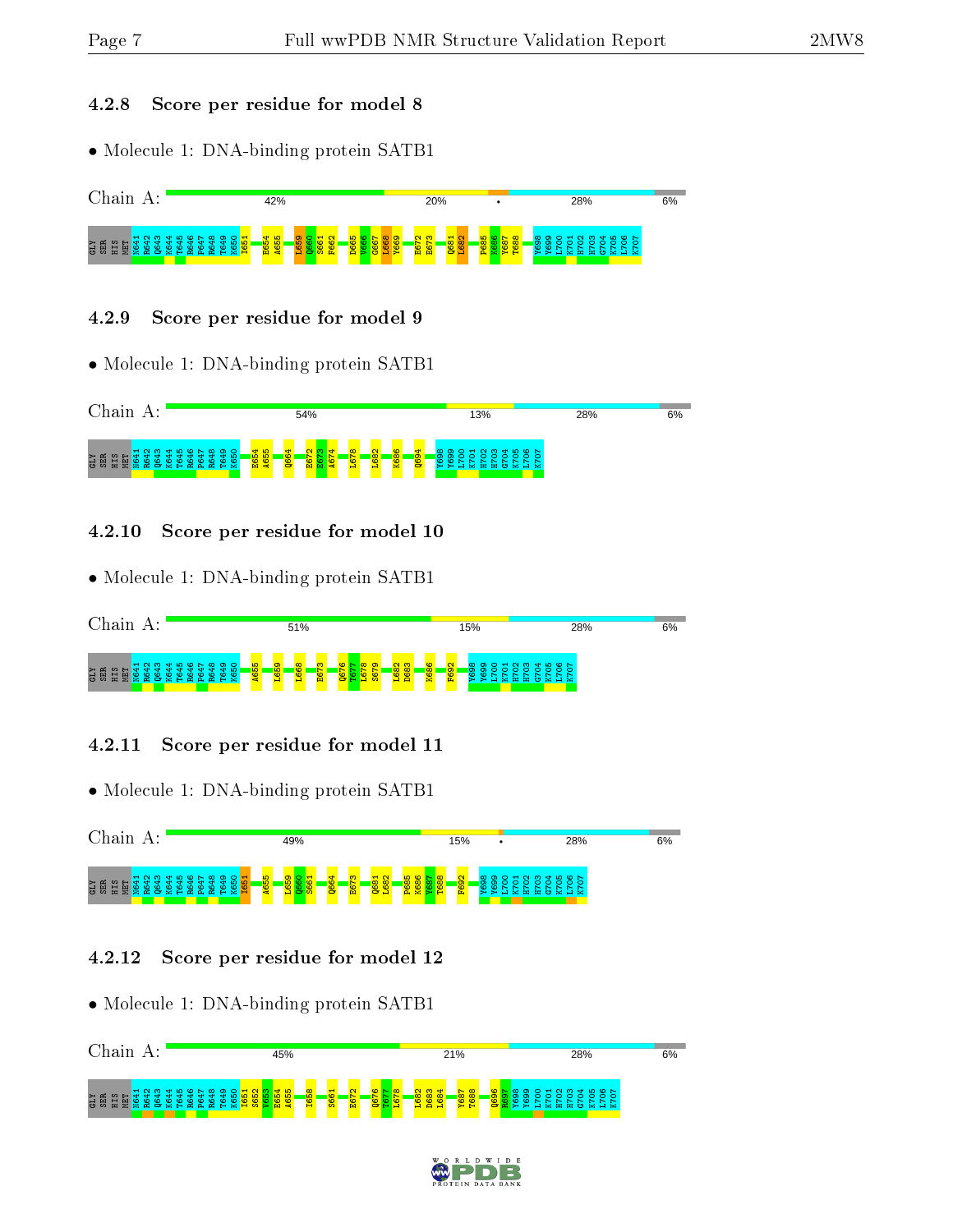#### 4.2.13 Score per residue for model 13

• Molecule 1: DNA-binding protein SATB1

| Chain<br>л.<br>Α.                             | 52%                                                                                                                                                                                                 | 14%                                                                                                        | 28%                       | 6% |
|-----------------------------------------------|-----------------------------------------------------------------------------------------------------------------------------------------------------------------------------------------------------|------------------------------------------------------------------------------------------------------------|---------------------------|----|
| <b>CLY</b><br>E<br>旵<br>$\tilde{\phantom{a}}$ | 8 <sup>o</sup><br>$\mathbf{\alpha}$<br>$\mathbf{\Omega}$<br>$\circ$<br><b>SC</b><br><b>K686</b><br>−<br>$\infty$<br>$\circ$<br>$\circ$<br>$\sim$<br><b>SO</b><br>န္တ<br>G<br>œ<br>ៜ<br>Ē.<br>医<br>н | ₩<br>ഥ<br>∘<br>ന<br>'N<br>œ<br>െ<br>⊣<br>$\blacksquare$<br><b>QSO</b><br>ு<br>∊<br><b>S</b><br>ဖ<br>æ<br>н | $\circ$ $\sim$<br>$\circ$ |    |

# 4.2.14 Score per residue for model 14

• Molecule 1: DNA-binding protein SATB1



# 4.2.15 Score per residue for model 15

• Molecule 1: DNA-binding protein SATB1

| $^\sim$ hain                                                                                                                                                   | 51%                                                                                |                                                                                | 13%                                                                                       | 28%       | 6% |
|----------------------------------------------------------------------------------------------------------------------------------------------------------------|------------------------------------------------------------------------------------|--------------------------------------------------------------------------------|-------------------------------------------------------------------------------------------|-----------|----|
| ₩<br>m.<br>$\infty$<br>െറ<br>ഥ<br>m<br>$-$<br><u>ិ</u> មិដី មិ<br>ᆊ<br>- 11<br>ᆊ<br>ıΩ.<br>ਾਵਾਂ<br>ᆊ<br>-<br>m<br>12 a 1<br>œ<br>۰α۰<br>. .<br>ട്<br>⊢<br>- 52 | <sub>co</sub><br>ை<br><b>165</b><br><b>166</b><br>88<br>œ<br>∍<br><b>The State</b> | $\mathbf{\alpha}$<br>ᢦ<br>8 <sup>o</sup><br>ு<br>$\frac{8}{2}$<br>¢<br>ш<br>ь. | <b>COOCHNMTLOON</b><br>. .<br>$\circ$<br>⌒<br>$\circ$<br>$\circ$<br>o<br>っ<br>m<br>œ<br>m | ິ<br>- 52 |    |

# 4.2.16 Score per residue for model 16

• Molecule 1: DNA-binding protein SATB1



# 4.2.17 Score per residue for model 17



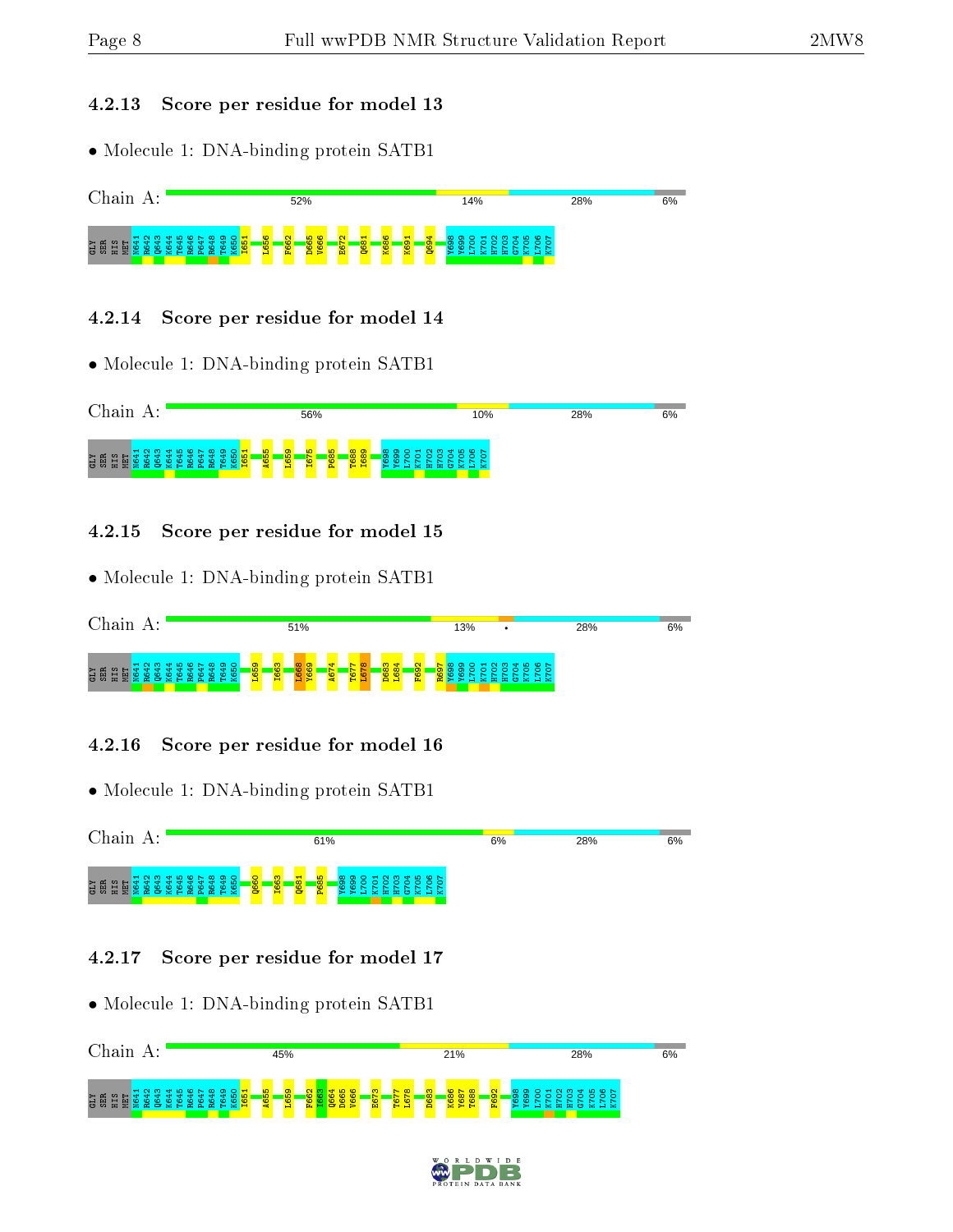### 4.2.18 Score per residue for model 18

• Molecule 1: DNA-binding protein SATB1



#### 4.2.19 Score per residue for model 19

• Molecule 1: DNA-binding protein SATB1



### 4.2.20 Score per residue for model 20



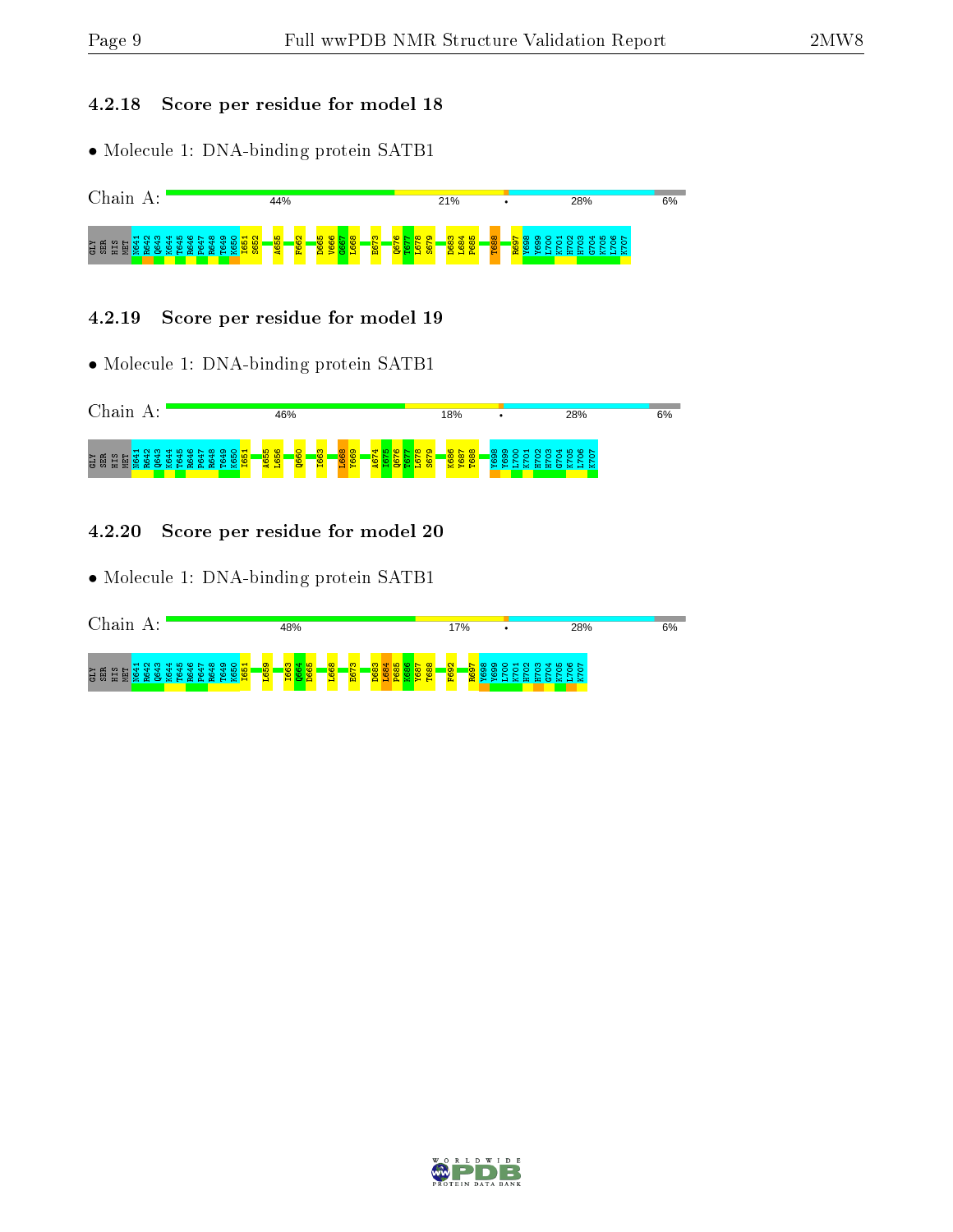# 5 Refinement protocol and experimental data overview  $\binom{1}{k}$

The models were refined using the following method: *simulated annealing*.

Of the 50 calculated structures, 20 were deposited, based on the following criterion: structures with the lowest energy.

The following table shows the software used for structure solution, optimisation and refinement.

| Software name   Classification |                    | <b>Version</b> |
|--------------------------------|--------------------|----------------|
| CNS .                          | structure solution |                |
| <b>CNS</b>                     | refinement         |                |

The following table shows chemical shift validation statistics as aggregates over all chemical shift files. Detailed validation can be found in section [7](#page-14-0) of this report.

| Chemical shift file(s)                       | input cs.cif |
|----------------------------------------------|--------------|
| Number of chemical shift lists               |              |
| Total number of shifts                       | 155          |
| Number of shifts mapped to atoms             | 155          |
| Number of unparsed shifts                    |              |
| Number of shifts with mapping errors         |              |
| Number of shifts with mapping warnings       |              |
| Assignment completeness (well-defined parts) | $10\%$       |

No validations of the models with respect to experimental NMR restraints is performed at this time.

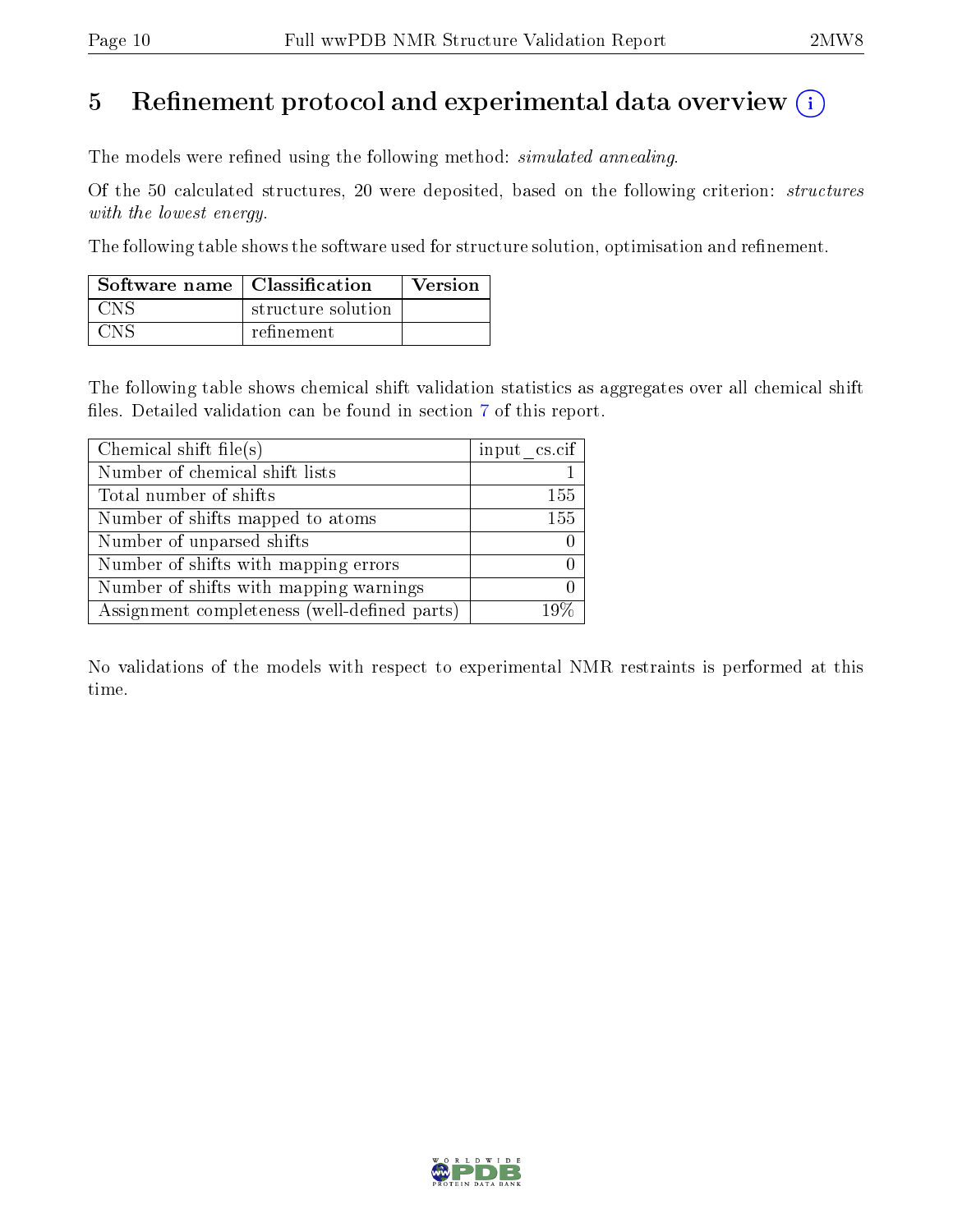# 6 Model quality  $(i)$

# 6.1 Standard geometry  $(i)$

There are no covalent bond-length or bond-angle outliers.

There are no bond-length outliers.

There are no bond-angle outliers.

There are no chirality outliers.

There are no planarity outliers.

# 6.2 Too-close contacts  $(i)$

In the following table, the Non-H and H(model) columns list the number of non-hydrogen atoms and hydrogen atoms in each chain respectively. The H(added) column lists the number of hydrogen atoms added and optimized by MolProbity. The Clashes column lists the number of clashes averaged over the ensemble.

| Mol |      | Chain   Non-H   H(model)   H(added)   Clashes |      |  |
|-----|------|-----------------------------------------------|------|--|
|     |      | 382                                           | 382  |  |
|     | 7560 | 7640                                          | 7640 |  |

The all-atom clashscore is defined as the number of clashes found per 1000 atoms (including hydrogen atoms). The all-atom clashscore for this structure is 6.

| Atom-1              | Atom-2              |              | Distance(A) | Models         |                |
|---------------------|---------------------|--------------|-------------|----------------|----------------|
|                     |                     | $Clash(\AA)$ |             | Worst          | Total          |
| 1:A:655:ALA:HB1     | 1: A:682:LEU:HD23   | 0.87         | 1.44        | 7              |                |
| $1: A:662:$ PHE:CE1 | 1: A:666: VAL:HG21  | 0.76         | 2.16        | $\overline{2}$ | 3              |
| 1: A:659:LEU:HD23   | 1: A:692:PHE:CE2    | 0.72         | 2.19        | 17             | 4              |
| 1:A:655:ALA:CB      | 1: A:682:LEU:HD23   | 0.71         | 2.15        | 7              | $\mathbf{1}$   |
| 1: A:662:PHE:CZ     | 1:A:666:VAL:HG21    | 0.70         | 2.22        | $\overline{2}$ | 3              |
| 1: A:659:LEU:HD23   | $1: A:692:$ PHE:CD2 | 0.69         | 2.23        | 17             | 4              |
| 1: A:651: ILE: HG23 | 1: A:684:LEU:HD11   | 0.67         | 1.66        | 6              | $\overline{2}$ |
| 1:A:651:ILE:HG22    | 1:A:655:ALA:HB3     | 0.64         | 1.70        | 12             | $\overline{5}$ |
| 1: A:663: ILE: HG23 | 1: A:667: GLY:O     | 0.64         | 1.92        | 3              | $\overline{2}$ |
| 1: A:662:PHE:CE2    | 1: A:666: VAL:HG21  | 0.63         | 2.28        | 13             | $\overline{2}$ |
| 1:A:674:ALA:O       | 1: A:678:LEU:HD12   | 0.61         | 1.96        | 5              | $\overline{5}$ |
| 1: A:651: ILE: CG2  | 1:A:655:ALA:HB3     | 0.60         | 2.27        | 3              | 9              |
| 1: A:660: GLN: HA   | 1: A:663: ILE: HD12 | 0.59         | 1.74        | 16             | $\overline{2}$ |
| 1: A:662:PHE:CE2    | 1: A:678:LEU:HD11   | 0.58         | 2.34        | 5              | $\overline{2}$ |

All unique clashes are listed below, sorted by their clash magnitude.

Continued on next page...

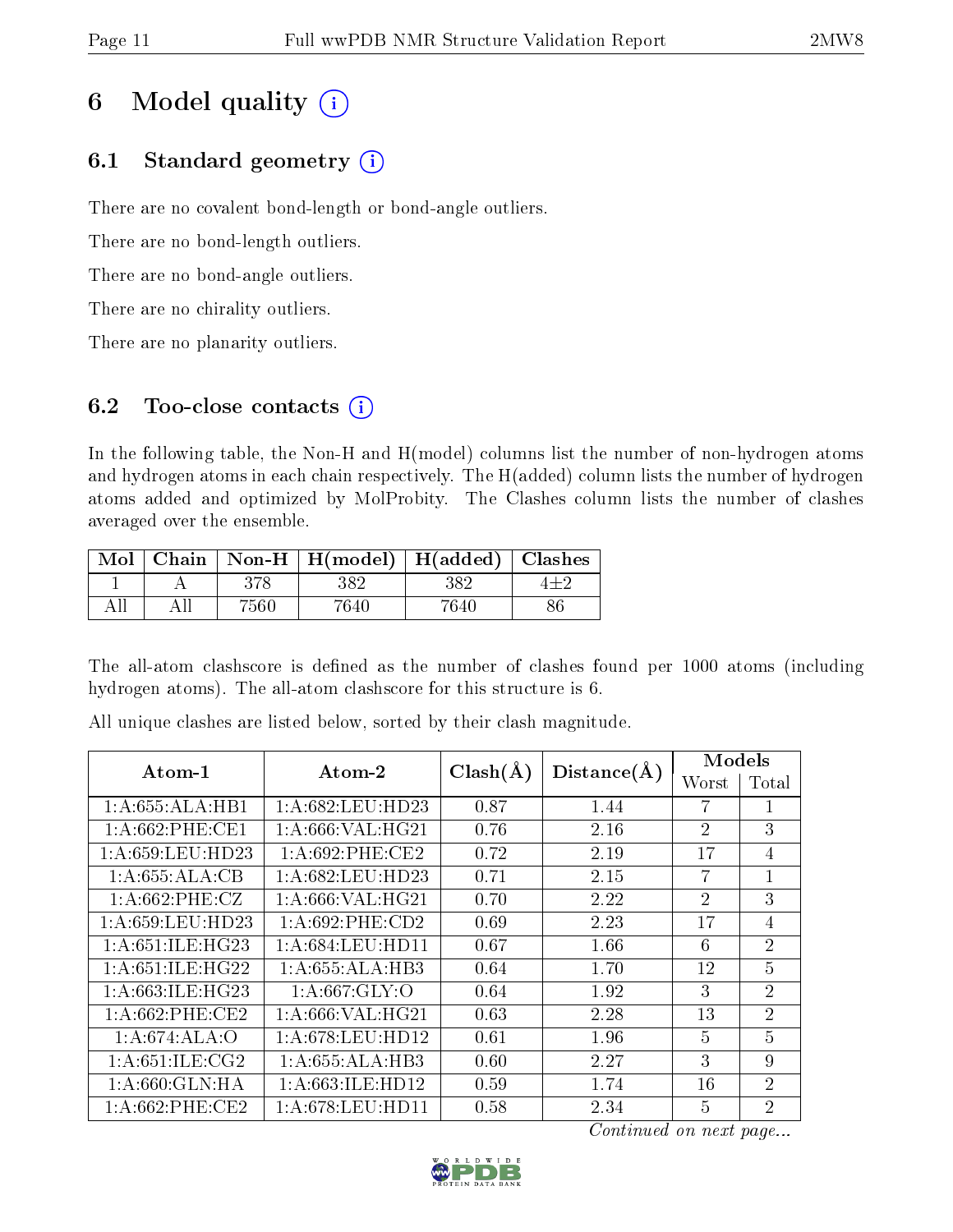| connunctu from providuo pago |                     |                   |                   | Models          |                |
|------------------------------|---------------------|-------------------|-------------------|-----------------|----------------|
| Atom-1                       | Atom-2              | $Clash(\AA)$      | Distance( $\AA$ ) | Worst           | Total          |
| 1:A:663:ILE:HG23             | 1: A:668:LEU:HG     | 0.56              | 1.77              | 19              | $\mathbf 1$    |
| 1:A:684:LEU:HD23             | 1: A:685: PRO:HD2   | 0.55              | 1.78              | $\overline{20}$ | $\mathbf{1}$   |
| 1:A:659:LEU:HD13             | 1: A:682:LEU:CD1    | 0.54              | 2.32              | 11              | $\mathbf{1}$   |
| 1: A:663: ILE: CG2           | 1:A:668:LEU:HD12    | 0.53              | 2.33              | 15              | $\mathbf{1}$   |
| 1:A:651:ILE:HD11             | 1: A:688:THR:CG2    | 0.53              | 2.34              | 11              | $\mathbf{1}$   |
| 1: A:663: ILE: HG23          | 1: A:668:LEU:CD1    | 0.53              | $\overline{2.34}$ | 20              | $\mathbf{1}$   |
| 1:A:659:LEU:CD1              | 1:A:682:LEU:HD11    | 0.52              | 2.33              | 10              | $\mathbf{1}$   |
| 1:A:655:ALA:O                | 1:A:659:LEU:HD23    | $\overline{0.52}$ | 2.04              | 14              | $\overline{1}$ |
| 1:A:659:LEU:HD21             | 1:A:682:LEU:HD13    | 0.52              | 1.81              | $8\,$           | $\mathbf{1}$   |
| 1: A:659:LEU:HD13            | 1:A:682:LEU:HD11    | 0.52              | 1.82              | 11              | $\mathbf{1}$   |
| 1:A:655:ALA:HA               | 1:A:682:LEU:HD22    | 0.51              | 1.82              | 10              | $\overline{2}$ |
| $1: A:662:$ PHE:CD2          | 1: A:667: GLY: CA   | 0.49              | 2.96              | $8\,$           | $\overline{2}$ |
| 1: A:662:PHE:CZ              | 1:A:666:VAL:HG11    | 0.49              | 2.43              | 13              | $\mathbf{1}$   |
| 1:A:655:ALA:HB1              | 1:A:682:LEU:CD2     | 0.48              | 2.29              | $\overline{7}$  | $\mathbf{1}$   |
| 1:A:679:SER:HA               | 1:A:689:ILE:HD11    | 0.46              | 1.88              | $\sqrt{6}$      | $\mathbf{1}$   |
| 1:A:659:LEU:CD2              | 1:A:682:LEU:HD13    | 0.46              | 2.40              | 8               | $\mathbf{1}$   |
| 1:A:675:ILE:HG23             | 1:A:689:ILE:HG21    | 0.46              | 1.85              | 14              | $\mathbf{1}$   |
| 1:A:651:ILE:HG23             | 1:A:655:ALA:HB3     | 0.45              | 1.87              | 8               | $\mathbf{1}$   |
| 1: A:687:TYR:CD1             | 1:A:688:THR:N       | 0.45              | 2.85              | 19              | $\overline{7}$ |
| 1:A:654:GLU:OE2              | 1:A:658:ILE:HD11    | 0.44              | 2.12              | $\mathbf{1}$    | $\mathbf{1}$   |
| 1: A:668:LEU:HD22            | 1: A:668:LEU:N      | 0.43              | 2.27              | $20\,$          | $\mathbf{1}$   |
| 1:A:684:LEU:HD22             | 1: A:688:THR:HG21   | 0.43              | 1.89              | 18              | $\mathbf{1}$   |
| 1:A:655:ALA:O                | 1:A:659:LEU:HD13    | 0.43              | 2.14              | 17              | $\mathbf{1}$   |
| 1:A:659:LEU:HD23             | 1:A:692:PHE:CZ      | 0.43              | 2.49              | $\,6\,$         | $\mathbf{1}$   |
| 1: A:677:THR:HG23            | 1:A:678:LEU:HD12    | 0.42              | 1.91              | 17              | $\mathbf{1}$   |
| 1: A:668:LEU:HD23            | 1: A:697: ARG: HG2  | 0.42              | 1.91              | $\overline{7}$  | $\mathbf{1}$   |
| 1:A:668:LEU:O                | 1: A:669:TYR:CD1    | 0.42              | 2.73              | $\overline{8}$  | 3              |
| 1:A:658:ILE:HD12             | 1:A:682:LEU:HD21    | 0.41              | 1.92              | 12              | $\mathbf{1}$   |
| 1:A:668:LEU:HD23             | 1: A:697: ARG:HG3   | 0.41              | 1.92              | 15              | $\mathbf{1}$   |
| 1: A:687:TYR:HA              | 1: A:690: ILE: HD12 | 0.41              | 1.93              | $6\phantom{.}6$ | $\mathbf 1$    |
| 1: A:687:TYR:CE1             | 1: A:688:THR:OG1    | 0.41              | 2.73              | $\overline{4}$  | $\mathbf{1}$   |

Continued from previous page...

# 6.3 Torsion angles (i)

#### 6.3.1 Protein backbone (i)

In the following table, the Percentiles column shows the percent Ramachandran outliers of the chain as a percentile score with respect to all PDB entries followed by that with respect to all NMR entries. The Analysed column shows the number of residues for which the backbone conformation was analysed and the total number of residues.

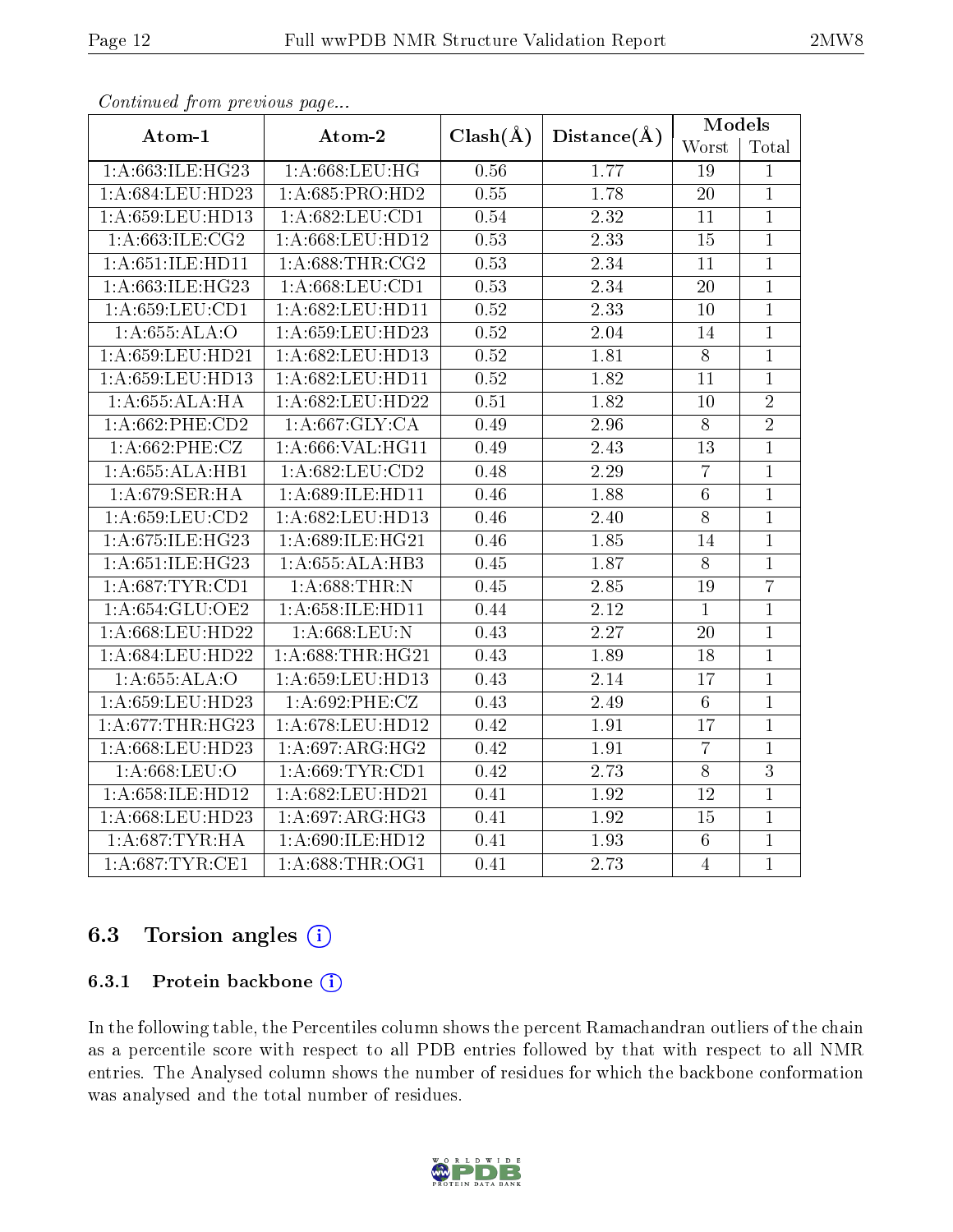| Mol | Chain | Analysed         | Favoured                                         | Allowed    | Outliers         | Percentiles |
|-----|-------|------------------|--------------------------------------------------|------------|------------------|-------------|
|     |       | $47/71(66\%)$    | $43\pm2$ (91 $\pm3\%$ )   3 $\pm1$ (6 $\pm3\%$ ) |            | $1\pm1(2\pm2\%)$ | 46          |
| All |       | $940/1420(66\%)$ | 860 (91\%)                                       | 57 $(6\%)$ | $23(2\%)$        | 9 <br>46    |

All 3 unique Ramachandran outliers are listed below. They are sorted by the frequency of occurrence in the ensemble.

|  |     |            | Mol   Chain   Res   Type   Models (Total) |
|--|-----|------------|-------------------------------------------|
|  | 685 | <b>PRO</b> |                                           |
|  | 651 | ा , निः    |                                           |
|  | 668 | LEU        |                                           |

### 6.3.2 Protein sidechains  $(i)$

In the following table, the Percentiles column shows the percent sidechain outliers of the chain as a percentile score with respect to all PDB entries followed by that with respect to all NMR entries. The Analysed column shows the number of residues for which the sidechain conformation was analysed and the total number of residues.

| Mol | Chain | Analysed         | Rotameric          | Outliers          |   | Percentiles |
|-----|-------|------------------|--------------------|-------------------|---|-------------|
|     |       | 42/64(66%)       | $37\pm2(87\pm5\%)$ | $5\pm2(13\pm5\%)$ | 8 | 49          |
| All |       | $840/1280(66\%)$ | 733 (87\%)         | $107(13\%)$       | 8 | 49          |

All 25 unique residues with a non-rotameric sidechain are listed below. They are sorted by the frequency of occurrence in the ensemble.

| Mol          | Chain            | Res | <b>Type</b> | Models (Total)   |
|--------------|------------------|-----|-------------|------------------|
| 1            | А                | 681 | <b>GLN</b>  | 9                |
| $\mathbf 1$  | A                | 686 | <b>LYS</b>  | 8                |
| $\mathbf{1}$ | А                | 665 | <b>ASP</b>  | 7                |
| 1            | А                | 683 | ASP         | 7                |
| $\mathbf 1$  | A                | 673 | GLU         | 7                |
| $\mathbf{1}$ | А                | 668 | <b>LEU</b>  | 7                |
| 1            | А                | 654 | <b>GLU</b>  | 6                |
| $\mathbf 1$  | $\boldsymbol{A}$ | 672 | GLU         | $\boldsymbol{6}$ |
| $\mathbf{1}$ | А                | 676 | <b>GLN</b>  | $\boldsymbol{6}$ |
| $\mathbf{1}$ | А                | 697 | $\rm{ARG}$  | 4                |
| $\mathbf 1$  | $\bf{A}$         | 652 | <b>SER</b>  | 4                |
| $\mathbf{1}$ | $\boldsymbol{A}$ | 678 | <b>LEU</b>  | $\overline{4}$   |
| 1            | А                | 694 | GLN         | 4                |
| 1            | А                | 656 | LEU         | 3                |
| $\mathbf 1$  | Α                | 684 | LEU         | 3                |

Continued on next page...

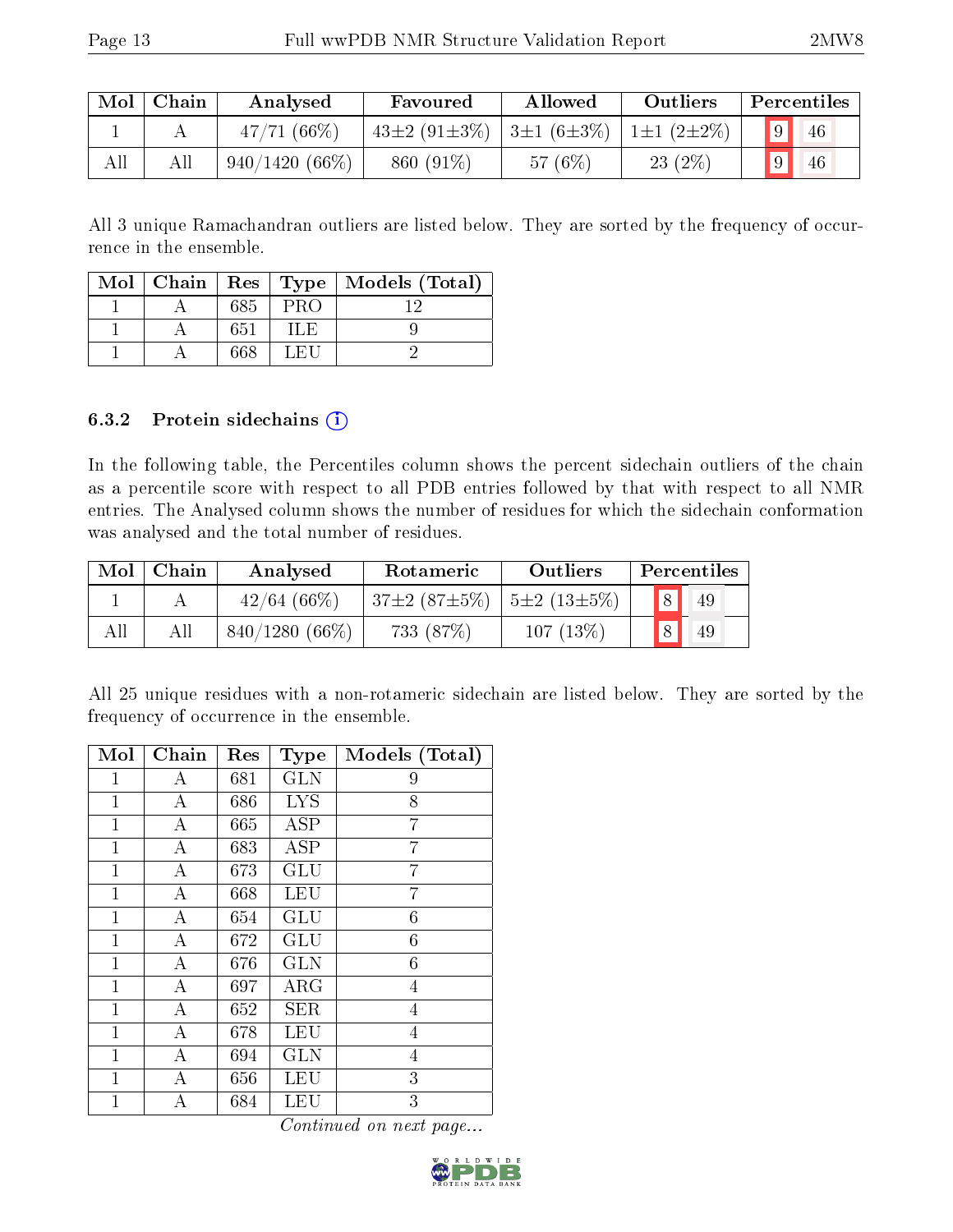| Mol | Chain | Res | <b>Type</b> | Models (Total) |
|-----|-------|-----|-------------|----------------|
|     | А     | 688 | THR         | 3              |
| 1   | А     | 671 | ASP         | 3              |
|     | А     | 664 | <b>GLN</b>  | 3              |
| 1   | А     | 679 | <b>SER</b>  | 3              |
|     | А     | 661 | <b>SER</b>  | 3              |
| 1   | А     | 660 | GLN         | $\overline{2}$ |
| 1   | А     | 691 | <b>LYS</b>  | $\overline{2}$ |
| 1   |       | 677 | THR         | 1              |
| 1   | А     | 682 | LEU         | 1              |
|     |       | 659 | LEU         |                |

Continued from previous page...

#### 6.3.3 RNA [O](https://www.wwpdb.org/validation/2017/NMRValidationReportHelp#rna)i

There are no RNA molecules in this entry.

# 6.4 Non-standard residues in protein, DNA, RNA chains (i)

There are no non-standard protein/DNA/RNA residues in this entry.

# 6.5 Carbohydrates  $(i)$

There are no carbohydrates in this entry.

# 6.6 Ligand geometry  $(i)$

There are no ligands in this entry.

### 6.7 [O](https://www.wwpdb.org/validation/2017/NMRValidationReportHelp#nonstandard_residues_and_ligands)ther polymers  $(i)$

There are no such molecules in this entry.

# 6.8 Polymer linkage issues  $(i)$

There are no chain breaks in this entry.

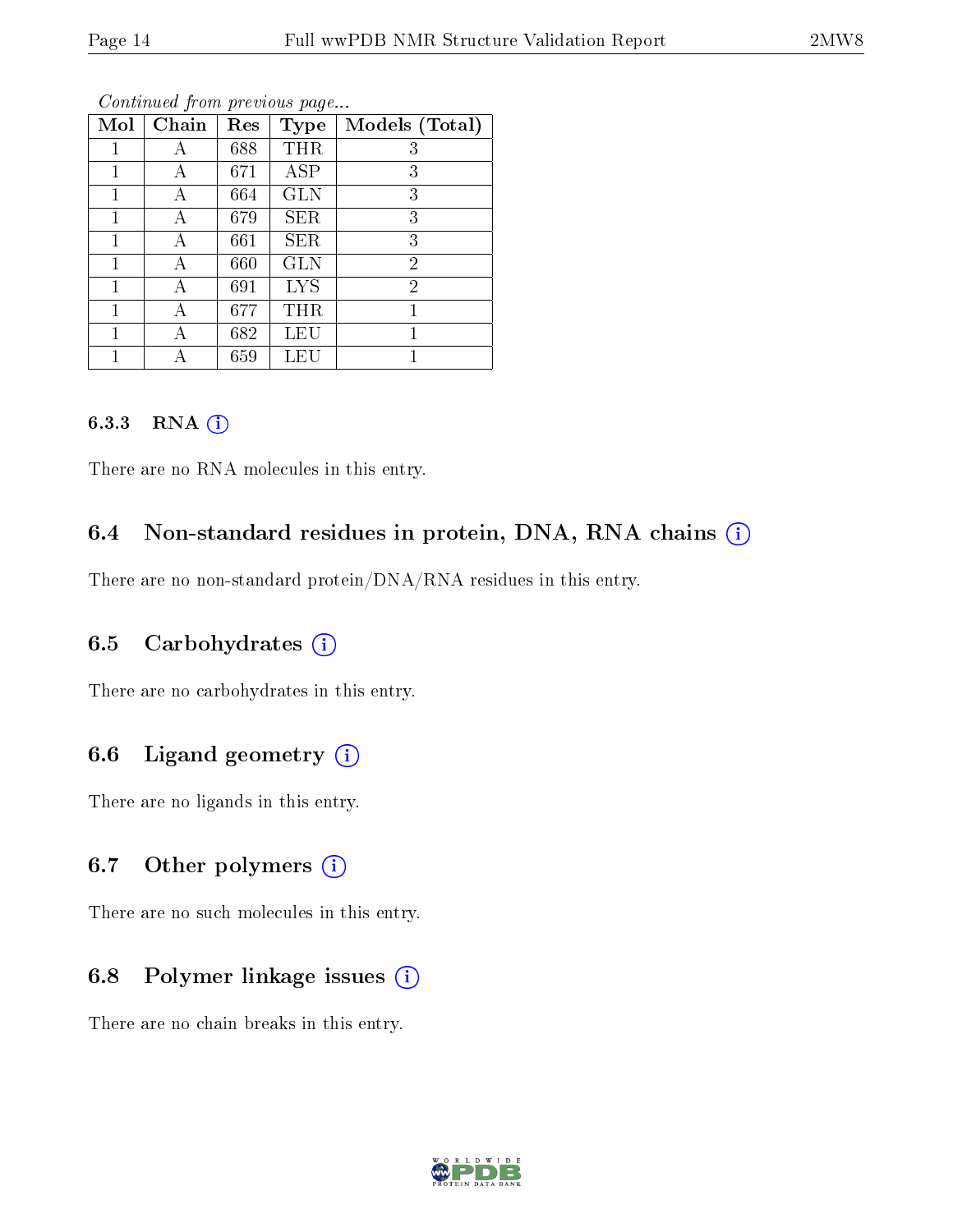# <span id="page-14-0"></span>7 Chemical shift validation  $\left( \begin{array}{c} \overline{1} \end{array} \right)$

The completeness of assignment taking into account all chemical shift lists is 19% for the welldefined parts and  $17\%$  for the entire structure.

# 7.1 Chemical shift list 1

File name: input\_cs.cif

Chemical shift list name: assigned chem shift list 1

# 7.1.1 Bookkeeping (i)

The following table shows the results of parsing the chemical shift list and reports the number of nuclei with statistically unusual chemical shifts.

| Total number of shifts                  | 155 |
|-----------------------------------------|-----|
| Number of shifts mapped to atoms        | 155 |
| Number of unparsed shifts               |     |
| Number of shifts with mapping errors    |     |
| Number of shifts with mapping warnings  |     |
| Number of shift outliers (ShiftChecker) |     |

# 7.1.2 Chemical shift referencing  $(i)$

The following table shows the suggested chemical shift referencing corrections.

| <b>Nucleus</b>                 | $\#$ values   Correction $\pm$ precision, ppm | Suggested action         |
|--------------------------------|-----------------------------------------------|--------------------------|
| $^{13}\overline{\rm C}_\alpha$ |                                               | None (insufficient data) |
| ${}^{13}\mathrm{C}_{\beta}$    |                                               | None (insufficient data) |
| $13\text{C}$                   |                                               | None (insufficient data) |
| $15\,\mathrm{N}$               | $-0.03 \pm 0.36$                              | None needed $(0.5 ppm)$  |

# 7.1.3 Completeness of resonance assignments  $(i)$

The following table shows the completeness of the chemical shift assignments for the well-defined regions of the structure. The overall completeness is 19%, i.e. 111 atoms were assigned a chemical shift out of a possible 594. 0 out of 8 assigned methyl groups (LEU and VAL) were assigned stereospecifically.

|           | Total       | $1\mathbf{H}$ | $^{13}C$              | 15 <sub>N</sub> |
|-----------|-------------|---------------|-----------------------|-----------------|
| Backbone  | 90/231(39%) | 45/92(49%)    | $0/94(0\%$            | $45/45$ (100\%) |
| Sidechain | 21/320(7%)  | 14/186(8%)    | $\frac{10}{122}$ (0%) | $7/12$ (58\%)   |

Continued on next page...